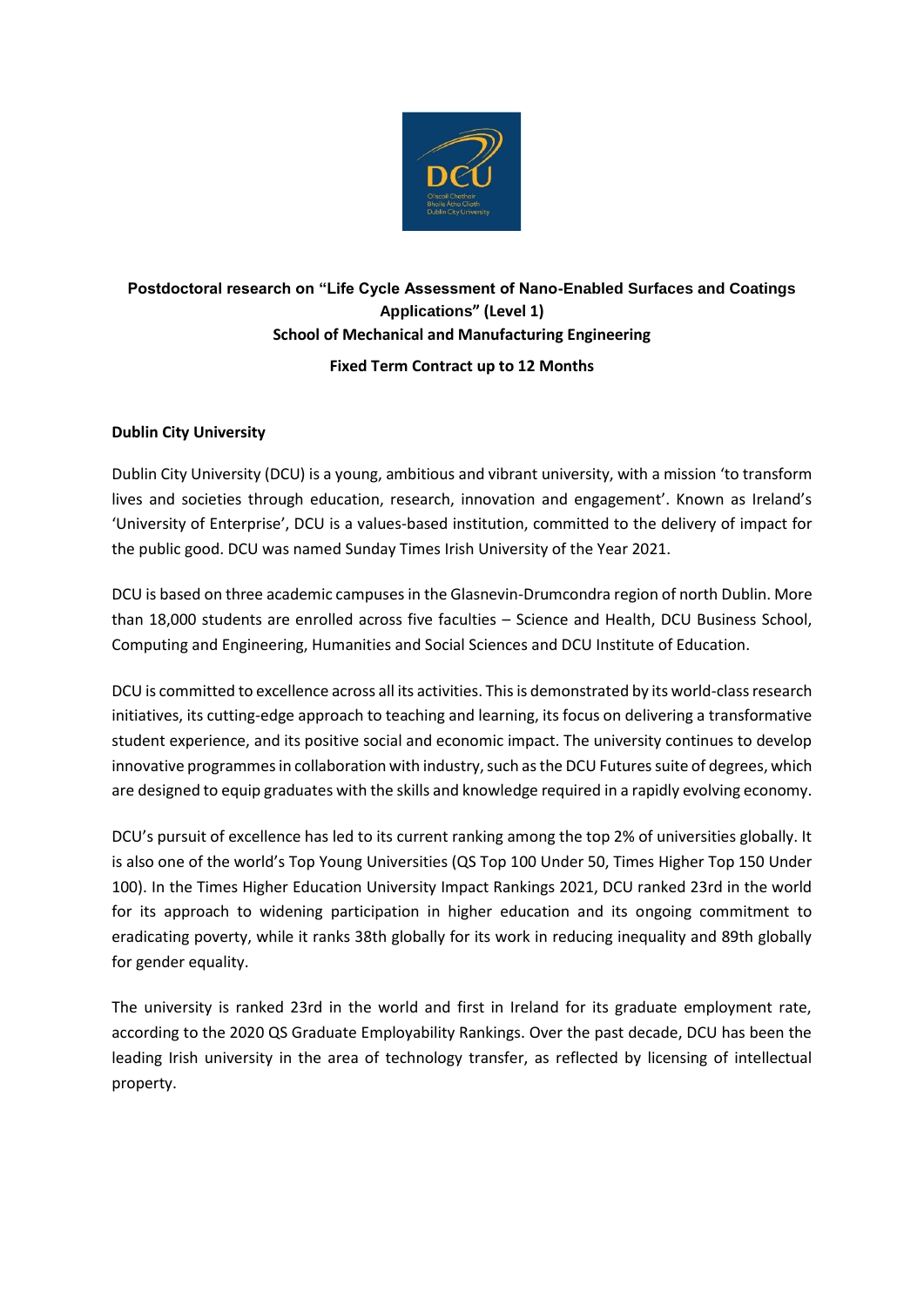## **The School of Mechanical & Manufacturing Engineering**

The DCU School of Mechanical & Manufacturing Engineering has been at the forefront of Teaching and Learning, and Research and Innovation since its establishment in 1987. The Schools strive for excellence and development which is evident through their taught and research programme options offered both at undergraduate and postgraduate levels. Our programmes are much in demand and draw some of the highest-achieving students entering third-level education both within and outside Ireland.

## **The Project**

The NewSkin project [\(newskin-oitb.eu\)](file:///C:/Users/flynnni/Downloads/newskin-oitb.eu) is a Pan-European collaboration of 35 academic and industry partners. The project aims to create an Open Innovation Test Bed (OITB) to provide the Innovation Ecosystem (IE) with the necessary technologies, resources and services to uptake efficient and costeffective innovative processes to manufacture nano-enabled industrial and consumer products as well as the necessary testing capabilities to demonstrate the features of nano-enhanced goods.

## **The Role**

This position is for a 12-month postdoctoral researcher who will be recruited on a fixed term contract basis. The successful candidate will be responsible for the selection suitable set of case studies from the suite of NewSkin applications with the objective of translating improvements in function and mechanical properties of product coatings into measurable end-user benefits. This will be achieved by conducting life cycle assessments, and where appropriate Levelised Cost of Energy (LCoE) analysis of selected product systems.

#### **Principle Duties and Responsibilities**

The specific duties of this post include but are not limited to:

- Coordinate data exchange with relevant project partners
- Develop partner-specific data acquisition templates
- Develop LCA and LCoE models for selected systems
- Carry out documentation and reports for project deliverables in a timely manner
- Attend project meetings and workshops
- Submit final report
- Publish study findings in a relevant peer-reviewed journal

#### **Qualifications, Skills and Experience Required**

Applicants should have PhD in mechanical, mechatronic engineering, or equivalent. In addition to the above, it is desirable that the candidate possess a subset of the following skills;

- Experience or training in life cycle assessment
- Familiar with GaBi software or other LCA software packages
- Excellent written and oral proficiency in English (essential)
- Excellent written and verbal communication and interpersonal skills
- Proven ability to prioritise workload and work to strict deadlines
- Ability to work independently
- Strong problem solving abilities